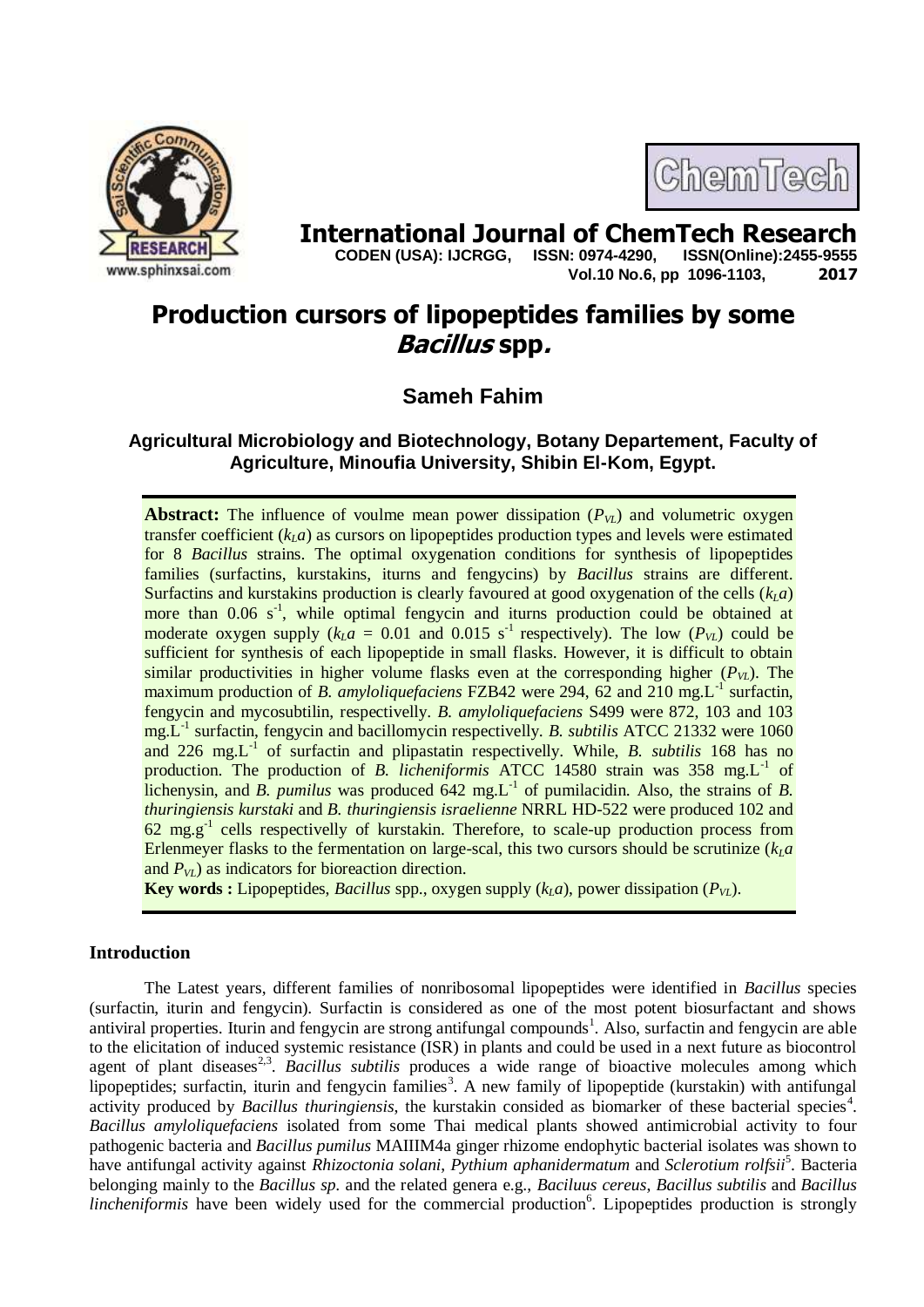affected by oxygen supply conditions and many studies have reported the critical factors that affect microbial fermentation system include cultivation conditions, particle size, substrate, inoculum concentration and moisture level of the substrate and using immobilized cells<sup>7</sup>.

The deficiency in dissolved oxygen in flasks and in fermentors has no adverse effect on fengycin production by *Bacillus subtilis* ATCC 21332 strain<sup>8,9</sup>. Also, a negative effect of oxygen transfer rates in flasks and bioreactor was reported on the iturin production<sup>10,11</sup>. While, very few of publications reported the relation betwen the lipopeptides production and  $k<sub>L</sub>a$  or power dissipation parameters used as critical factors on aerobic fermentation<sup>4,8</sup>.

Our latest reports have demonstrated that, the isolated strain of *Bacillus subtilis* 168 and *B. subtilis* ATCC 21332 co-produces of surfactin and plipastatin under several oxygen supply conditions<sup>8</sup>. Also, the studying of bubble-less oxygenation in flasks is a good way to understand the relation between power dissipation, oxygen transfer and lipopeptides biosynthesis to facilitate the scale-up of lipopeptide fermentation process and its selectivity<sup>9</sup>. Such strategy could be very interesting to bioreactor designer and the mathematic model developer to characterize for various fermentation process typical parameters such as: influence of voulme mean power dissipation ( $P_{VI}$ ) and volumetric oxygen transfer coefficient ( $k_I a$ ) as cursors on microbial cell response<sup>12,13</sup>, the information in standard Erlenmeyer flasks could be useful to design a strategy to facilitate working in various bioreactors and improving the studied bioreaction in a large-scale fermentation<sup>14</sup>. Conforming to the above aspects, the aim of this study was to investigate the production capacity of lipopeptides families production and selectivity and the surface aerated planktonic microbial cells of various *Bacillus* strains by measuring the relations between produced lipopeptides families with  $k_l a$  and  $P_{V_l}$  cursors of the fermentation process.

#### **Materials and methods**

#### **Cultures and production conditions.**

The cultures collections of *[Bacillus subtilis subsp. subtilis](http://www.ncbi.nlm.nih.gov/genomeprj/76)* str 168 and *B. subtilis* ATCC 21332; *Bacillus amyloliquefaciens* FZB42 and *B. amyloliquefaciens* S499; *Bacillus thuringiensis kurstaki* and *B. thuringiensis*  israelienne NRRL HD-522; *Bacillus licheniformis* ATCC 14580 in addition to *Bacillus pumilus* were used<sup>15</sup>. Cultures were performed in standard Erlenmeyer flasks of various sizes from 50 to 1000 mL at different shaking frequency conditions from 150 to 250 min<sup>-1</sup> and various relative filling volumes ( $Rv$ ) from 0.05 to 0.4 mL.mL<sup>-1</sup> (liquid/flask) were tested in each kind of flask, the cultures were performed during four days of fermentation at 30°C in modifed Landy MOPS medium with glutamic acid, presented results are means of triplicate experiments $^{8}$ .

#### **Analytical measurement methods.**

#### **Quantitative analysis of lipopeptides.**

Lipopeptides families concentrations were determined by reverse phase high-performance liquid chromatography (HPLC), the produced lipopeptides were extracted after microbial batch fermentation. The bacterial cells were removed from fermented culture by centrifugation at 15.000 rpm at 5°C for 20 min according to Hussein and Fahim<sup>16</sup>, kurstakin produced strains, cells were collected and sonication for 1 min in low temperature at 6 Watt (Ultrasonic processor, Cole-Parmer Instruments, Illinois, USA)<sup>15</sup>.

The total yield was collected before analysis by (HPLC) in  $C_{18}$  column (5 µm; 250 by 4.6 mm, VYDAC 218 TP, Hesperia, CA), the mobile phase was isocritical acetonitrile-water-trifluoroacetic acid solvent system (80:20:0.5, 55:45:0.5, 45:55:0.5 and 40:60:0.5 [vol/vol/vol] for surfactin, kurstakin famlies and fengycins or plipastatins, iturins families, respectively). (20 μl) of collected samples were injected and then eluted at a flow rate of 1 ml.min<sup>-1</sup>. Surfactin (Sigma), kurstakin, fengycins or plipastatins, iturins were purchased with purity of 98% as standards. The retention time and second derivatives of UV-visible spectra (Waters PDA 996 photodiode array detector; Millenium Software) of each peak were used to identify the eluted molecules<sup>17</sup>.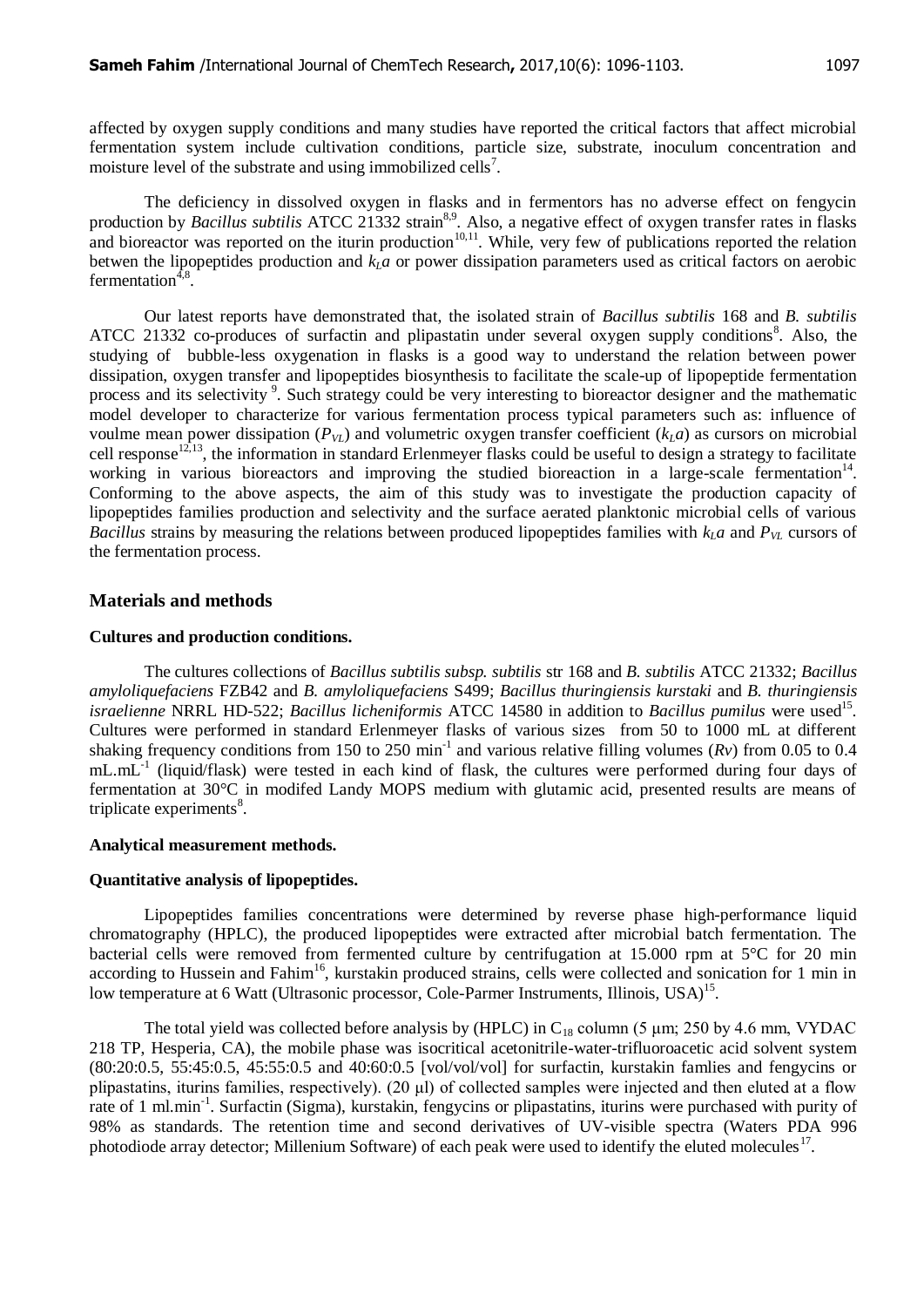To determine volumetric gas<sub>(oxygen)</sub>-liquid mass transfer coefficient  $k<sub>L</sub>a$  in standard flask, the empirical correlation was applicated: *KLa* = 6.67 x 10-6 *N* 1.16 *V<sup>L</sup>* -0.83 *d<sup>0</sup>* 0.38 *d* 1.92 ......................(1). where (*N*) is the shaking frequency  $(\min^{-1})$ ,  $(V_L)$  the reactional volume  $(mL)$ ,  $(d_0)$  the shaking diameter  $(cm)$  and  $(d)$  the maximum inner Erlenmeyer flask diameter (cm). This correlation number (1) was suggusted by Maier and Büchs<sup>18</sup> for hydrophilic Erlenmeyer flasks, nominal flask volume of 50-1000 mL, shaking diameters of 1.25-10 cm, relative filling volumes of  $0.04$ -0.2 mL.mL<sup>-1</sup>, and shaking frequencies of 50-500 min<sup>-1</sup>. The power input (*P*) was calculated according to the equation proposed by Peter and Büchs *et al*. <sup>19</sup> using the Reynolds number (*Re*) and modified Newton number (*Nemod*): *P* = *Nemod N* <sup>3</sup>*d* <sup>4</sup>*V<sup>L</sup> 0.33 ρ* .....................(2).

 $N_{\ell_{mod}} = 70Re^{-1} + 25Re^{-0.6} + 1.5Re^{-0.2}$  .....................(3). With Reynolds number  $(Re) = Nd^2\rho/\mu$  where  $\rho$  $(kg.m<sup>3</sup>)$  is liquid density, and  $\mu$  (Pa.s) the dynamic viscosity (water values at 30°C). The mechanical mean power dissipation (*P*) and volumetric mass transfer coefficient  $k<sub>L</sub>a$  were estimated for each kind of flask, for different relative filling volumes ( $Rv$  of 0.05, 0.1, 0.2, 0.3 or 0.4 mL.mL<sup>-1</sup>) and agitation conditions (150, 200 or  $250 \text{ min}^{-1}$ <sup>8</sup>.

### **Results and discussions**

#### **(***KLa***) as cursors on lipopeptides productivity.**

Kinetics of *Bacillus* strains lipopeptides families production was determined during 96 h of fermentation, the results of experiments revealed that (surfactin, kurstakin) and (fengycin, iturin) had complete different behaviour in oxygen transfer function. The increase of  $K<sub>L</sub>a$  was behind the increase of (surfactin, kurstakin) and decrease of (fengycin, iturin) concentrations levels. The maximal concentrations of lipopeptides families were noted at various period of fermentation depending on the lipopeptide type and cultivation condition, which leading to compare lipopeptides and its family type production at various  $K<sub>L</sub>a$  levels, these levels of  $K<sub>L</sub>a$  were used as cursors on surfactins, kurstakins, fengycins and iturins concentrations from various *Bacillus* strains. Whatever the results at the various study conditions, *Bacillus amyloliquefaciens* strains produced three families of lipopeptides; surfactin, fengycin and iturin (mycosubtilin type). *Bacillus subtilis* strains produced two families of lipopeptides surfactin and fengycin (plipastatin type) or no production. While, strains of *Bacillus licheniformis* and *Bacillus pumilus* produced only surfactin family with two types of lipopeptides (Lichenysin and Pumilacidin, respectively). Also, *Bacillus thuringiensis* produce one lipopeptides family (kurstakin) which illustered in Table (1).

| <b>Bacillus</b> strains                         | <b>Produced Lipopeptides families</b> |                                                             |                                 |                                               |                        |                                          |                    |                                               |  |
|-------------------------------------------------|---------------------------------------|-------------------------------------------------------------|---------------------------------|-----------------------------------------------|------------------------|------------------------------------------|--------------------|-----------------------------------------------|--|
|                                                 | <b>Surfactin</b><br>types             | Productio<br>$\mathbf n$<br>mg. $L^{-1}$ $\pm$<br><b>SD</b> | Fengyci<br>$\mathbf n$<br>types | Productio<br>n<br>mg. $L^{-1}$ ±<br><b>SD</b> | <b>Iturin</b><br>types | <b>Production</b><br>mg. $L^{-1} \pm SD$ | Kurstakin<br>types | <b>Production</b><br>mg. $g^1$ ±<br><b>SD</b> |  |
| <b>B.</b> thuringiensis<br>kurstaki             |                                       | $0.0 \pm 0.0$                                               |                                 | $0.0 \pm 0.0$                                 |                        | $0.0 \pm 0.0$                            | Kurstakin          | $146 \pm 18.62$                               |  |
| <b>B.</b> thuringiensis<br>isra. NRRL<br>HD-522 |                                       | $0.0 \pm 0.0$                                               | $\overline{\phantom{a}}$        | $0.0 \pm 0.0$                                 |                        | $0.0 \pm 0.0$                            | Kurstakin          | $93 \pm 14.34$                                |  |
| <b>B.</b> pumilus                               | Pumilacidi<br>n                       | $852 \pm 8.32$                                              |                                 | $0.0 \pm 0.0$                                 |                        | $0.0 \pm 0.0$                            |                    | $0.0 \pm 0.0$                                 |  |
| <b>B.</b> licheniformis<br><b>ATCC 14580</b>    | Lichenysi<br>$\mathbf n$              | $503 \pm$<br>10.17                                          |                                 | $0.0 \pm 0.0$                                 |                        | $0.0 \pm 0.0$                            |                    | $0.0 \pm 0.0$                                 |  |
| <b>B.</b> subtilis str.<br>168                  | Surfactin                             | 0.0                                                         | Plipastati<br>n                 | 0.0                                           |                        | $0.0 \pm 0.0$                            |                    | $0.0 \pm 0.0$                                 |  |

|  |  |  |  | Table 1: Bacillus strains produced lipopeptides families with maximum production. |
|--|--|--|--|-----------------------------------------------------------------------------------|
|  |  |  |  |                                                                                   |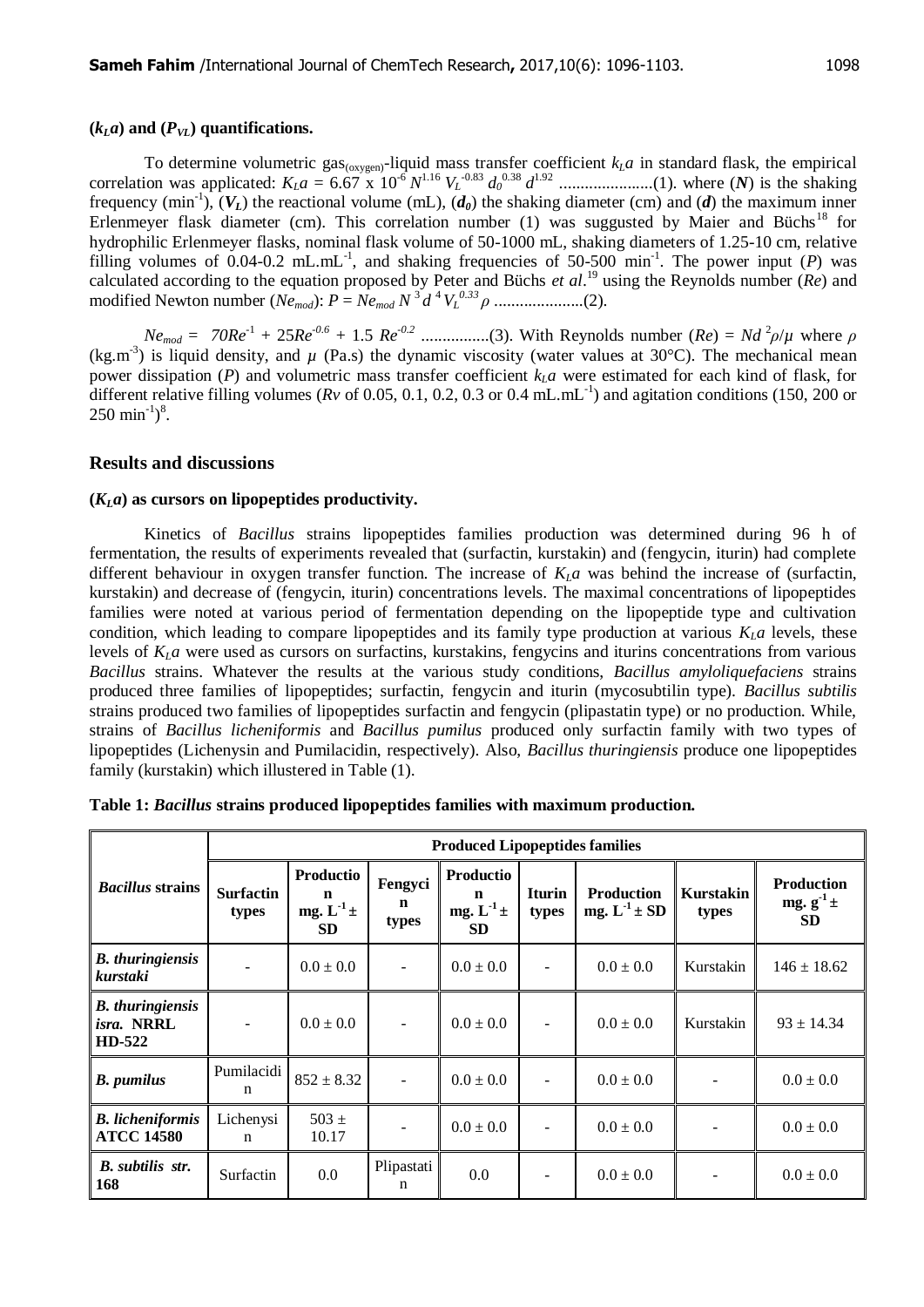| <b>B.</b> subtilis<br><b>ATCC 21332</b>    | Surfactin | $1431 \pm$<br>9.11 | Plipastati<br>n | $360 \pm$<br>17.35 |                      | $0.0 \pm 0.0$   | $0.0 \pm 0.0$ |
|--------------------------------------------|-----------|--------------------|-----------------|--------------------|----------------------|-----------------|---------------|
| <b>B.</b><br>amyloliquefacie<br>ns<br>S499 | Surfactin | $1146 \pm$<br>9.46 | Fengycin        | $228 \pm$<br>11.02 | Bacill<br>omyci<br>n | $614 \pm 17.21$ | $0.0 \pm 0.0$ |
| <b>B.</b><br>amyloliquefacie<br>$ns$ FZB42 | Surfactin | $309 \pm$<br>13.77 | Fengycin        | 198 $\pm$<br>16.13 | Mycos<br>ubtilin     | $414 \pm 9.53$  | $0.0 \pm 0.0$ |

In all cases, *Bacillus* strains produced much more surfactins types than iturin and fengycin and low amount of kurstakin. The adjusting of shaking frequency and the Erlenmeyer flask size of flasks led to adjuste  $K<sub>l</sub>$  a levels which controlled on the lipopeptide concentration and the selectivity of family type, the most suitable conditions for surfactins types production (surfactin, lichenysin, pumilacidin) and krustakin type increased with flask size minimization and shaking frequency increasing, while the iturins types (mycosubtilin, bacillomycin) and fengycins types (fengycin, plipastatin) was maximized at low shaking frequency and biggest flask size. The obtained maxiumum surfactins types concentrations (surfactin, lichenysin and pumilacidin) in 50 mL flask at 250 min<sup>-1</sup> and  $Rv = 0.05$  mL.mL<sup>-1</sup> was about (1431, 503 and 852 mg.L<sup>-1</sup> respectivelly), while in 1000 mL flask at 150 min<sup>-1</sup> and  $Rv = 0.4$  mL.mL<sup>-1</sup> surfactins types weren't practically produced, the kurstakin production was (146 mg.g<sup>-1</sup>) which is due to the same behaviour of surfactins<sup>8</sup>.

A different behaviour was observed for iturins types (mycosubtilin and bacillomycin) and fengycins types (fengycin, plipastatin), the concentrations levels weren't the same with adjusted relative filling volume and shaking frequency for the various flasks size. The smaller ones (50 mL) enhanced the maximum production of (mycosubtilin, bacillomycin, fengycin and plipastatin) types with  $Rv$  increasing from 0.05 to 0.4 mL.mL<sup>-1</sup> which was (414, 614, 228 and 360 mg. $L^{-1}$  respectivelly). The shaking frequencies effect on fengycin and iturin production is very complicated since the increasing of oxygen supply of the culture media which is favored for iturins and fengycins production could be observed by combined the agitation , filling voulme and the size of flask. Many authors reported that, *Bacillus subtilis* is known to produce lipopeptides aerobically and able to grow under microaerobic conditions, the oxygen transfer can thus have a strong influence of *Bacillus* metabolism which have a complex regulatory system<sup>8</sup>. Also, lipopeptide production by *B. subtilis* ATCC 6633 was determined based on the oxygenation levels $^{20}$ .

#### **Influence of**  $(K<sub>L</sub>a)$  **on lipopeptides selectivity.**

Selective production has been observed from multiple lipopeptides families produced strains which was very correlated with oxygen transfer condition. Thus, (*KLa*) values were higher at small relative filling volumes with fast shaking frequencies conditions, small volumes of liquid bulk led to liquid film formation in flask wall which was very important to increase the specific contact area (a) and consequently the coefficient  $(K_L)$  liquid mass transfer with air and make a good oxygenation<sup>21</sup>. The increasing of  $(K<sub>L</sub>a)$  values are favorable for surfactin and kurstakin production but on the contrary with iturin and fengycin production.

The very poor oxygenation condition ( $k<sub>L</sub>a$  less than 0.003 s<sup>-1</sup>) weren't proper in the circumstances for all types of lipopeptides production because of the low rates of pH values, the increasing of  $k_l a$  values towards  $0.08$  s<sup>-1</sup>, a net extrusive correlation between the concentration levels of produced surfactins types (surfactin, lichenysin and pumilacidin) and  $k<sub>L</sub>a$  values were established. The concentration levels of surfactin increased strongly with  $k<sub>L</sub>a$  values increase, especially for  $k<sub>L</sub>a$  values ranged from 0.003 to 0.015 s<sup>-1</sup> (Fig. 1-A). A similar positive correlation of *kLa* values on surfactin production by *Bacillus subtilis* was reported but in smaller ranges of  $k_L a$  values studied ( $k_L a = 0.004$  to 0.014 s<sup>-1</sup>)<sup>16</sup>. The maximal surfactins types productivity was observed at  $k_L a$ more than  $0.04 \text{ s}^{-1}$  (surfactin, lichenysin and pumilacidin), the same behaviour was observed for maxiumum kurstakin production which is due to the indirect effect of the planktonic cells growth (Fig. 1-B).

In fact, the studies in Erlenmeyer flasks, there were two types of liquid hydrodynamic behaviours were observed: bulk and film liquid. The bulk liquid usually rotates in the centrifugal acceleration direction, while, the film liquid is distributed on the Erlenmeyer flask wall as the rotating sickle within the flask. With this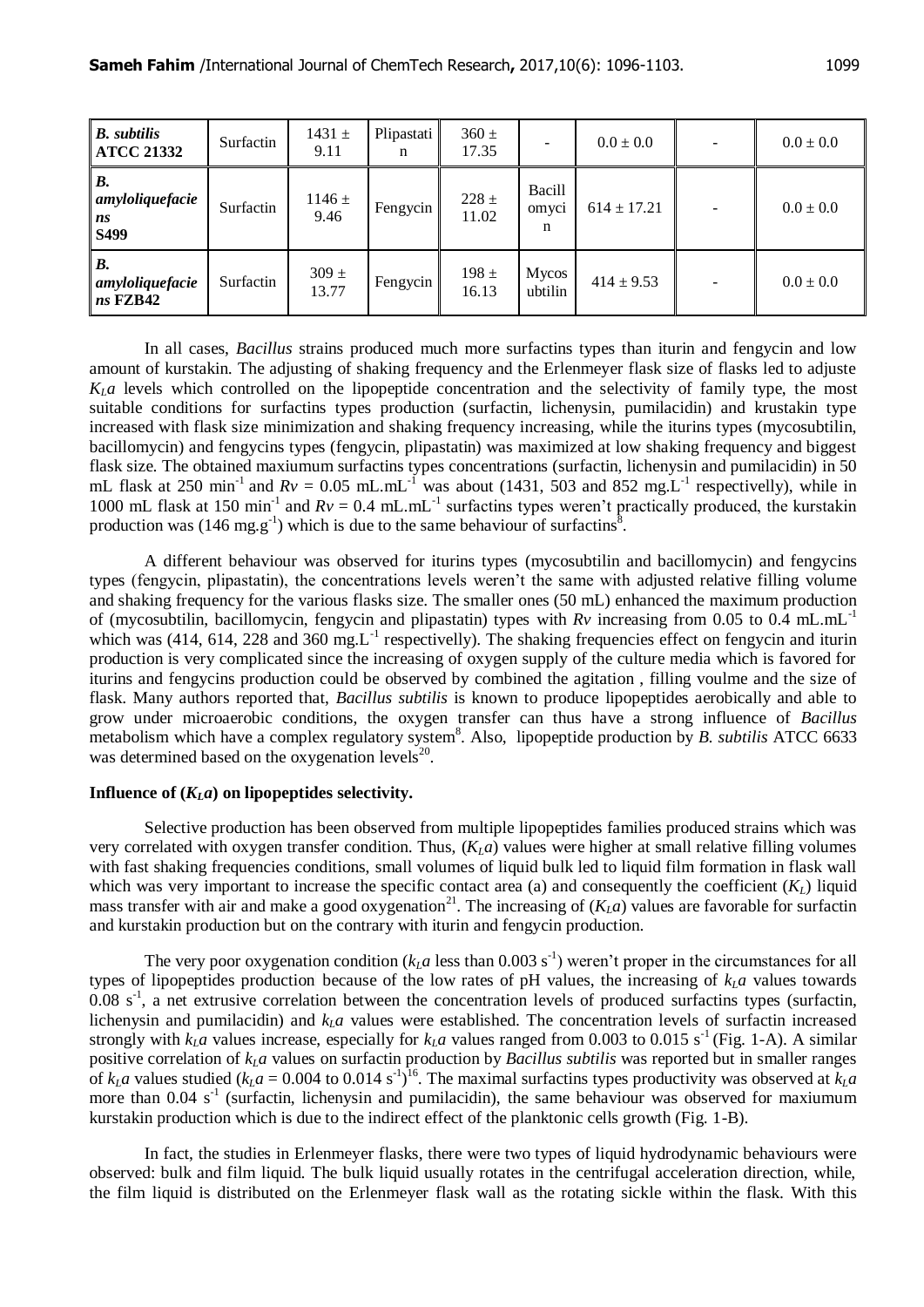behaviour, the oxygen is primarily absorbed in the thin film of liquid thrown up on the flask walls of Erlenmeyer flasks<sup>19</sup>.

On the other hand, the oxygen supply at high relative filling volume and slow shaking frequency is so poor since, practically there is no liquid film formation on the inner surface of the Erlenmeyer flasks by this condition and the oxygen is only transferred on very slow rates from the bulk surface to the voluminous liquid  $\text{core}^{20}$ .



**Fig. 1: Relation** betwen  $k_I a$  and lipopetides (A) surfactins, (B) Kurstakins production.

On the other hand, The production of iturins was maximal at relatively low oxygen transfer coefficient  $k<sub>L</sub>a$  egal 0.015 s<sup>-1</sup> and  $k<sub>L</sub>a$  egal 0.01 s<sup>-1</sup> for fengycins (Fig. 2).



**Fig. 2: Relation** betwen  $k_I a$  and maximum lipopetides (iturns, fengycins) production.

Further oxygen supply amelioration wasn't suitable for both lipopeptides production and, at  $k_L a$  0.04 s<sup>-1</sup>, the concentrations of iturins and fengycins were extremely low, the optimal conditions for the mixed lipopeptides production are not identical. Therefore, vary the terms of oxygen transfer, the production could be directed to surfactin mono-production at  $k<sub>L</sub>a$  less than 0.04 s<sup>-1</sup> or to mixed production at  $k<sub>L</sub>a$  more than 0.045 s<sup>-1</sup>. Frequently, at all oxygen supply paraphernalia (different flasks volumes, relative filling volumes and shaking frequencies), except the excessive oxygen limitation conditions of apparent ( $k<sub>L</sub>a$  less than 0.006 s<sup>-1</sup>), the clear positive effect of  $k_I a$  on selectivity of the lipopeptides types production. Taking into account that, all studied *Bacillus* strains are able to produce much more surfactins than other lipopeptides. Thus, to expand surfactins production especially and the other types of lipopeptides by *Bacillus* species from Erlenmeyer flasks to vraious bioreactors models.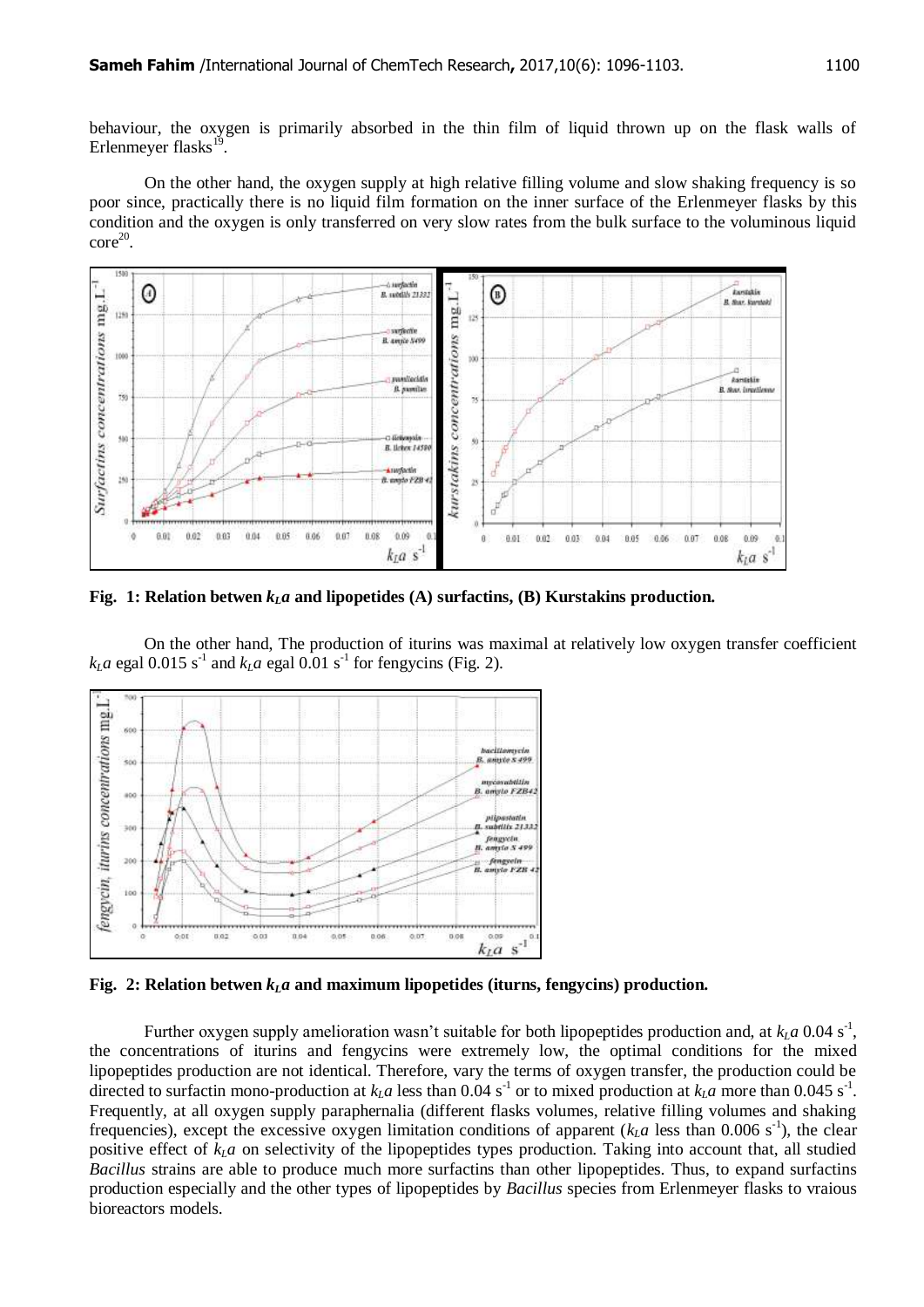Obviously, it appears sufficient to control  $k<sub>L</sub>a$  values as production cursors in large-scale fermentors, and certainly, the high  $k<sub>L</sub>a$  values necessary for surfactins, kurstakins production, but taking into consideration the surface tension forces generated from the produced lipopeptides, it may represent a complicated problem is the potential excessive foam formation which very difficult to get rid of them in traditional bioreactors model, should be considered that, other bioreactors designs are strongly required to get rid the excessive foam formation stalemate and magnification of  $k<sub>L</sub>a$  values in the same time<sup>23</sup>.

### Integration of  $(K<sub>L</sub>a)$  and power dissipation on lipopeptides synthesis.

Despite the lack of a direct relationship between mechanical power dissipation and the productivity of lipopeptide. It's clear that, the increase of  $k<sub>L</sub>a$  values was correlated with the increase of mechanical power dissipation, which was due to the effect of the Erlenmeyer flask diameter, reactional liquid voulme and rotational speed. In Erlenmeyer flasks, there was not air injection or gas flow rate likes fermentors and so, the mechanical power dissipation due to the liquid movement was only estimated. The motion of the liquid media in the Erlenmeyer flask is intersection between two partial movements, the liquid distribution opposite movement around the wall of the flask and the rotational paraboloid movement around the flask eccentric  $axis<sup>20</sup>$ .

At all studied fermentation process, the effectivity and the selectivity of lipopeptide were correlated with  $k_L a$  values. The shaking frequency increase and reducing of realtive filling voulme coupled with smaller flasks led to directly increase of  $k<sub>L</sub>a$  values. Therefore,  $k<sub>L</sub>a$  is the most appropriate parameter for the lipopeptide productivity and selectivity cursors.

The influence of the  $k_L a / P_{VL}$  fraction by (kw.m<sup>-3</sup>.s) of producers strains towards the concentrations of lipopeptides in volume mean power dissepation  $C_{lipo}/P_{VL}$  (g.kw.m<sup>-3</sup>) results are mentioned in terms of mechanical power dissipation (gas power input and mechanical power per unit liquid reactional volume). The influence of  $k_I a / P_{VI}$  fraction on the production of lipopeptide in various Erlenmeyer flasks size at various shaking frequencies, the  $k_I a / P_{VI}$  fraction data showed that relatively low power dissipation could be sufficient for each lipopeptides production in smallest flasks. However, it is difficult to obtain the same productivity in the biggest flasks even with the high increase of power dissipation (Fig 3).



**Fig. 3: Relation betwen**  $k_{L}a/P_{VL}$  **fraction and**  $C_{lipo}/P_{VL}$  **(** $\Delta$  **surfactins,**  $\Diamond$  **iturins,**  $\Diamond$  **fengycins,**  $\Box$  **kurstakins)** 

The favoured (*kLa*) value for surfactins, kurstakins, iturns and fengycins production by *Bacillus* strains were different. Surfactins and kurstakins production is clearly optimal at high oxygen transfer  $(k<sub>L</sub>a)$  more than 0.06 s<sup>-1</sup>, while optimal fengycin and iturins production could be observed at moderate oxygen transfer  $(k<sub>L</sub>a)$  egal 0.01 and 0.015  $\bar{s}^{-1}$  respectively.

Generally, the influence of fraction of the two parameters  $k_L a / P_{VL}$  is very necessary for the scale-up of the lipopeptides production process and the  $(k<sub>L</sub>a)$  is real cursor of productivity and the selectivity of lipopeptide to *Bacillus* cells<sup>15</sup>. Therefore, to scale-up production process from Erlenmeyer flasks to the fermentation on large-scal, this two cursors should be scrutinize  $(k<sub>L</sub>a$  and  $P<sub>VL</sub>$ ) as indicators for bioreaction direction.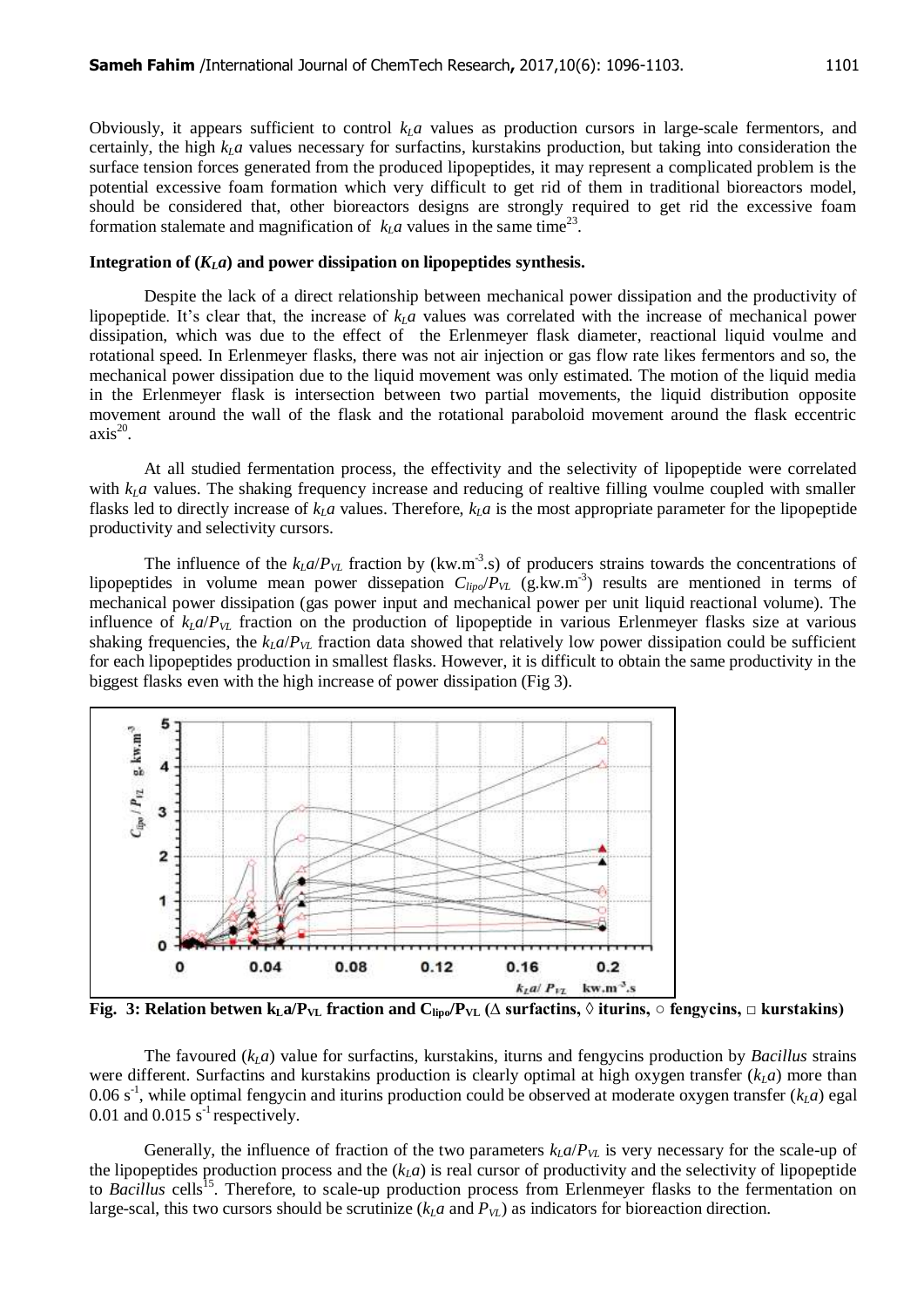## **References.**

- 1. Jacques P. Surfactin and other lipopetides from *Bacillus spp*. In: Soberon- Chavez, G. (Ed.), Biosurfactants, Microbiology Monographs 20. Springer-Verlag, Berlin Heidelberg; 2011. 57-91.
- 2. Ongena M and Jacques P. *Bacillus* lipopeptides: versatile weapons for plant disease biocontrol. Trends Microbiol; 2008. 16, 115-125.
- 3. Hussein W, Awad H and Fahim S. Systemic Resistance Induction of Tomato Plants against ToMV Virus by Surfactin Produced from *Bacillus subtilis* BMG02." American Journal of Microbiological Research; 2016. 4(5): 153-158.
- 4. Béchet M, Caradec T, Hussein W, Abderrahmani A, Chollet M, Leclère V, Dubois T, Lereclus D, Paupin M and Jacques P. Structure, biosynthesis and properties of kurstakins, nonribosomal lipopeptides from *Bacillus* spp. *Appl. Microbiol. Biotechnol*.; 2012. 95(3): 593-600.
- 5. Suryanto D, Yeldi N and Munir E. Antifungal Activity of Endophyte Bacterial Isolates From torch Ginger (Etlingera elicitor (Jack.) R.M Smith) Root to Some Pathogenic Fungal Isolates. Int.J. PharmTech Res; 2016. 9(8), 340-347.
- 6. Singh P and Rani A. Isolation and Partial Characterization of Amylase Producing *Bacillus sp*. from Soil. Int.J. PharmTech Res.; 2014. 6(7), 2064-2069.
- 7. Reya I.I and Roy Prince P. Production of alpha- amylase by solid state fermentation using *Bacillus cereus* MTCC 7524 and *Bacillus licheniformis* MTCC 7445 from dairy sludge, A comparative study. Int.J. PharmTech Res.; 2012. 8(9), 111-117.
- 8. Fahim S, Dimitrov K, Gancel F, Vauchel P, Jacques P and Nikov I. Impact of energy supply and oxygen transfer on selective lipopeptide production by *Bacillus subtilis* BBG21. Biores. technol.; 2012. 126: 1- 6.
- 9. Fahim, S, Dimitrov K, Vauchel P, Gancel F, Delaplace G, Jacques P and Nikov I. Oxygen transfer in three phase inverse fluidized bed bioreactor during biosurfactant production by *Bacillus subtilis*. Biochem. Engineer. J.; 2013. 76: 70-76.
- 10. Hbid C, Jacques P, Razafindralambo H, Kalounda M.M, Meurice E, Paquot M and Thonart P. Influence of the production of two lipopeptides, Iturin A and Surfactin S1, on oxygen transfer during *Bacillus subtilis* fermentation. Appl. Biochem. Biotechnol.; 1996. 57(58), 571-579.
- 11. Guez J.S, Muller C.H, Danze P.M, Büchs J. and Jacques P. Respiration activity monitoring system (RAMOS), an efficient tool to study the influence of the oxygen transfer rate on the synthesis of lipopeptides by *Bacillus subtilis* ATCC 6633. J. Biotechnol.; 2008. 134, 121-126.
- 12. Xu Y. And Zhong J.J. Significance of oxygen supply in production of a novel antibiotic by *Pseudomonas sp*. SJT25. Bioresour. Technol.; 2011. 102, 9167-9174.
- 13. Mehmood N, Olmos E, Marchal P, Goergen J.L. and Delaunay S. Relation between pristinamycyns production by *S. pristinaespirialis*, power dissipation and volumetric gas-liquid mass transfer coefficient *kLa*. Process Biochem.; 2010. 45, 1779-1786.
- 14. Rahulan R, Dhar K.S, Nampoothiri M. and Pandey A. Production of leucine amino peptidase in lab scale bioreactors using *Streptomyces Gedanensis*. Bioresour. Technol.; 2011. 102, 8171-8178.
- 15. Hussein W. and Fahim S. Detection of synthetases genes involved in non ribosomal lipopeptides (NRLPs) biosynthesis from *Bacillus* species by bioinformatics and PCR degenerated primers and estimation of their production. Int. J. Pharma. Bio Sci.; 2017. 8(1) : in press.
- 16. Hussein W. and Fahim S. Modification of Wild Type *Bacillus subtilis* 168 Strain for Single Surfactin Production. Int. J. Cuur. Micobiol. Appl. Sci. ; 2015. 4 (11): 177-184.
- 17. Hussein W. and Fahim S. Expression of pps and fen promoters in Bacillus subtilis under optimal production condition. Research Journal of Pharmaceutical, Biological and Chemical Sciences; 2016. 7(2) : 1114-1121.
- 18. Maier U, Losen M. and Büchs J. Advances in understanding and modeling the gas-liquid mass transfer in shake flasks. Biochem. Eng. J.; 2004. 17, 155-167.
- 19. Peter C.P, Suzuki Y. and Büchs J. Hydromechanical stress in shake flasks: correlation for the maximum local energy dissipation rate. Biotechnol. Bioeng.; 2006. 93, 1164-1176.
- 20. Chtioui O, Dimitrov K, Gancel F, Nikov I. Biosurfactants production by immobilized cells of *Bacillus subtilis* ATCC 21332 and their recovery by pertraction. Process Biochem.; 2010. 45, 1795-1799.
- 21. Bang W, Nikov I, Delmas H, Bascoul A. Gas-liquid mass transfer in a new three-phase stirred airlift reactor. J. Chem. Technol. Biotechnol.; 1998. 72, 137-142.